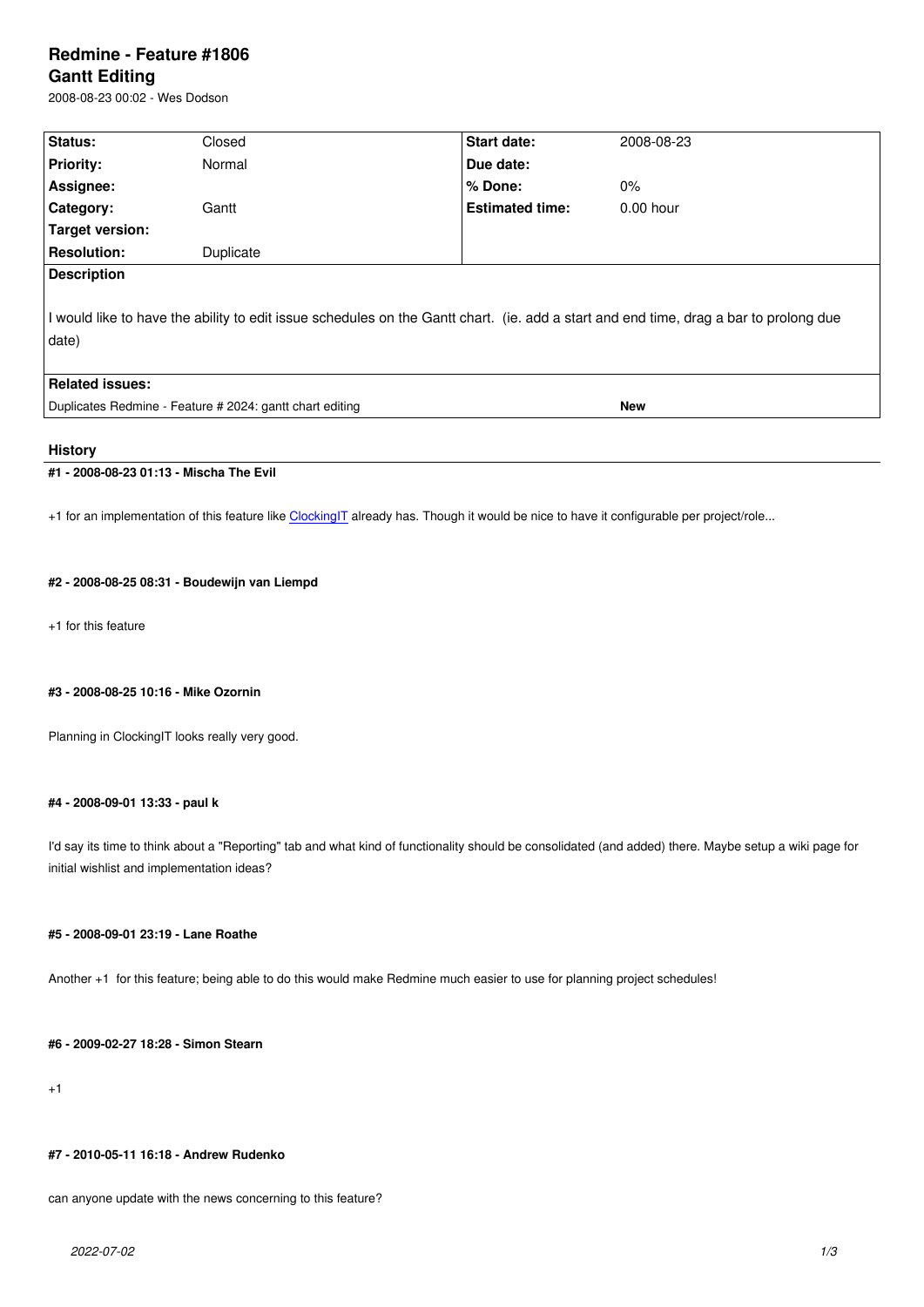## **#8 - 2010-10-03 15:13 - Mischa The Evil**

*- Category set to Gantt*

## **#9 - 2011-03-28 21:06 - Fardeen GHULAM**

 $+ 100$ 

#### **#10 - 2011-04-08 22:53 - Fardeen GHULAM**

- i would pay 1500\$ for this...

## **#11 - 2011-05-31 09:01 - Cristian Spiescu**

Hello,

I have a possible solution for this, using Gantt4Flex (http://www.gantt4flex.com). I have opened a thread on the forum. http://www.redmine.org/boards/1/topics/24077 (actually 2 by mistake: http://www.redmine.org/boards/4/topics/23984).

If people want this and it will be included in the core, [we can quickly handle the](http://www.gantt4flex.com) implementation.

[Waiting for feedback.](http://www.redmine.org/boards/1/topics/24077)

#### **#12 - 2011-05-31 09:08 - Terence Mill**

2 Big questions:

- Do we really user flash technology in redmine?
- Will you make and are all all needed stuff opensource, e.g GPL lincense?

## **#13 - 2011-05-31 09:17 - Cristian Spiescu**

*Do we really user flash technology in redmine?*

I am sorry but I don't understand the question.

*Will you make and are all all needed stuff opensource, e.g GPL lincense?*

The Gantt4Flex library is not open source. But it has a license mode where it is available for free for open-source/non-commercial projects. The development that we would do (that uses Gantt4Flex lib), would be of course open-source. Is this OK?

Regarding the implementation. In a first phase, the Flex application (that contains the Gantt chart) would communicate with the redmine server through its API. Additional customization of the Gantt would require modification to the Flex source code (ActionScript 3).